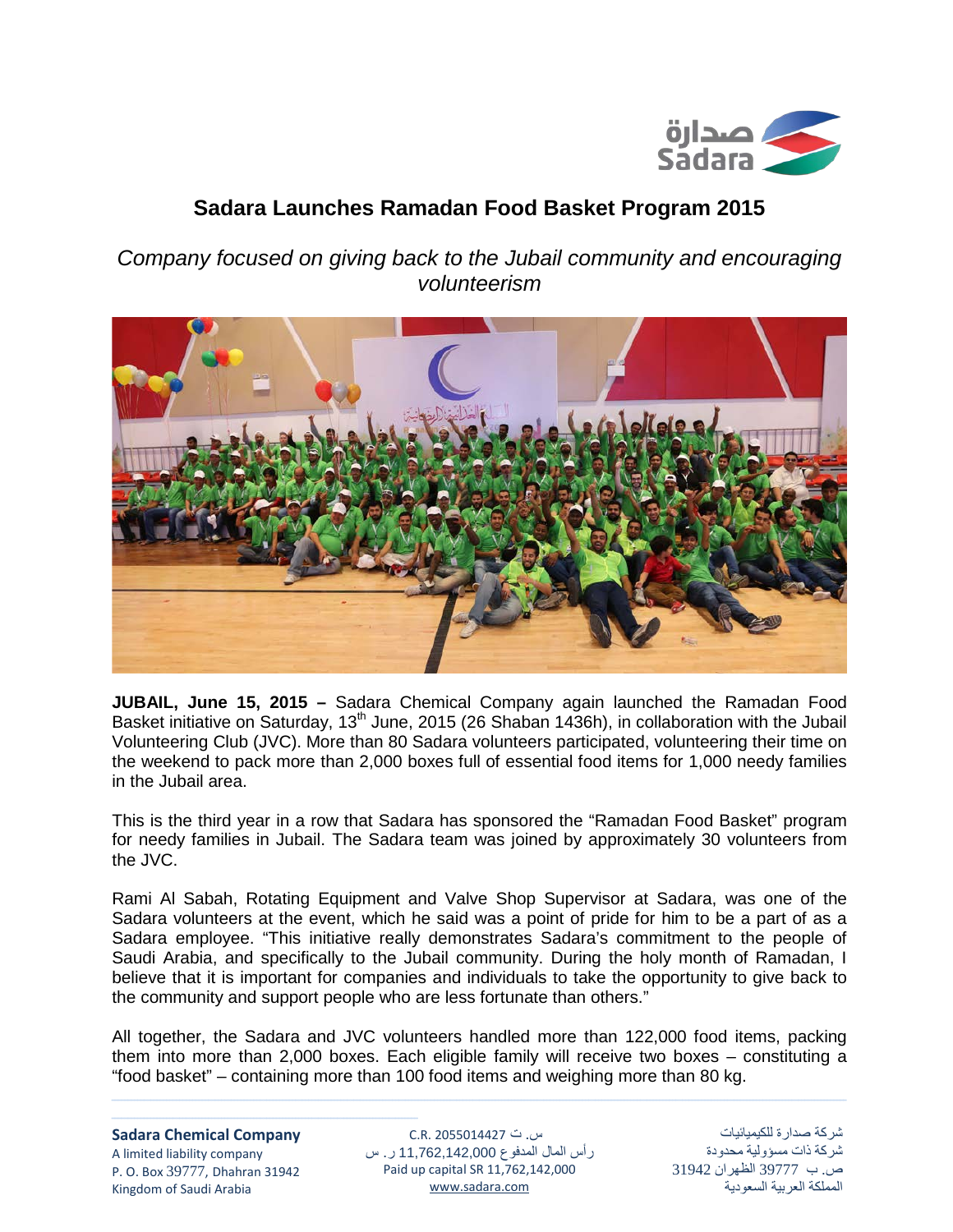

Louay AlShammary, IT Associate Applications Analyst at Sadara, said the event was fulfilling on many levels. "This activity made me think hard about the needs of the community and what one can do to help. Working alongside my colleagues and the senior executives from Sadara showed me that caring for the needy is a responsibility and a privilege that goes to the very top of the company. Ramadan reminds us to give thanks to Allah for what we have and always to give to those who are in need."

The food baskets were delivered to five charitable societies in Jubail. In total, the Sadara and JVC volunteers racked up more than 2,500 volunteer hours in support of the program.

Raed Al-Rabeh, Sadara's vice president of Industrial Relations, said the Company was deeply committed to supporting the community of Jubail, where Sadara's manufacturing facilities will be located. "Sadara's Corporate Social Responsibility focuses on being a caring member of the community and provides long-term opportunities to enhance the prosperity and well-being in Jubail. I am particularly proud of all the Sadara employees who volunteered their time during their weekend to provide assistance to needy families."

The Ramadan Food Basket program is an important social welfare program sponsored by Sadara in partnership with the Social Services Department of the Royal Commission for Jubail and Yanbu. The JVC is a part of the Royal Commission's Social Services Division.



- Ends -

## *About Sadara:*

*Sadara is a joint venture developed by the Saudi Arabian Oil Company (Saudi Aramco) and The Dow Chemical Company. With a total investment of about \$20 billion, Sadara is building a world* 

<u> 1989 - Andrea Santa Andrea Andrea Andrea Andrea Andrea Andrea Andrea Andrea Andrea Andrea Andrea Andrea Andr</u>

**Sadara Chemical Company** A limited liability company P. O. Box 39777, Dhahran 31942 Kingdom of Saudi Arabia

ـــــــــــــــــــــــــــــــــــــــــــــــــــــــــــــــــــــــــــــــــــــــــــــــ

س. ت 2055014427 .R.C رأس المال المدفوع 11,762,142,000 ر. س Paid up capital SR 11,762,142,000 [www.sadara.com](http://www.sadara.com/)

شركة صدارة للكيميائيات شركة ذات مسؤولية محدودة ص. ب 39777 الظهران 31942 المملكة العربية السعودية